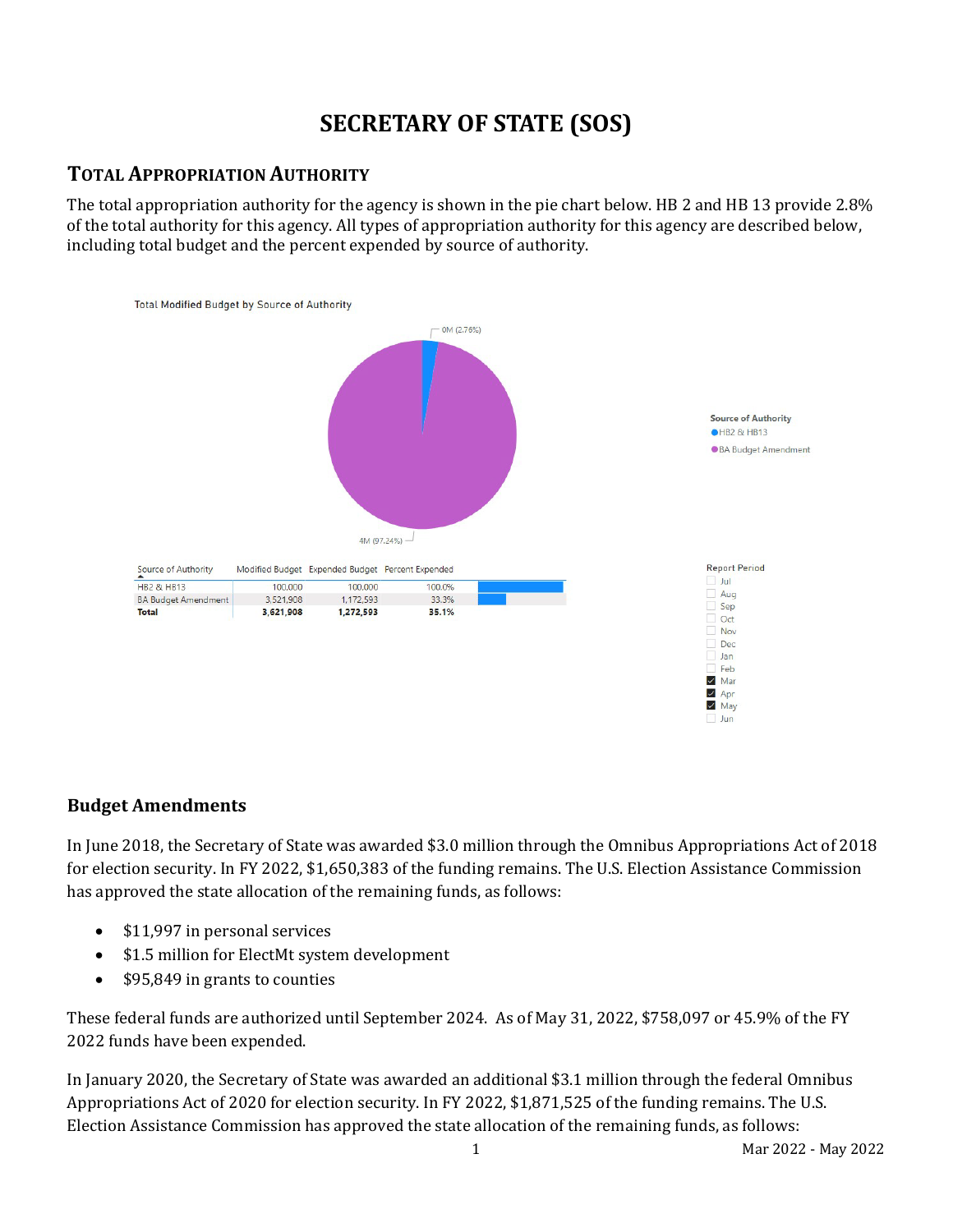- \$254,372 in personal services
- \$896,781 in grants to counties for voting equipment replacement and upgrades, election auditing, voting registration systems and management, cyber vulnerabilities, training, and communication
- \$200,000 in operating expenses for risk assessments
- \$520,372 in operating expenses for indirect and administrative costs

These federal funds are authorized until September 2024. As of May 1, 2022, \$414,495 or 22.1% of the FY 2022 funds have been expended.

### **Other Bills**

#### *COVID-19 Authority*

The following chart is provided to allow the legislature to examine the funding that is available to the agency for COVID-19 impacts.



SOS received \$3.0 million in funding through the CARES Act to prevent, prepare for, and respond to coronavirus, domestically or internationally, for the 2020 federal election cycle. In FY 2021, SOS expended \$222,373 including:

- \$43,775 in operating expenses
- $$178,598$  in grants to counties

At the end of FY 2021, \$2,777,627 in unexpended CARES Act funds were returned to the U.S. Election Assistance Commission.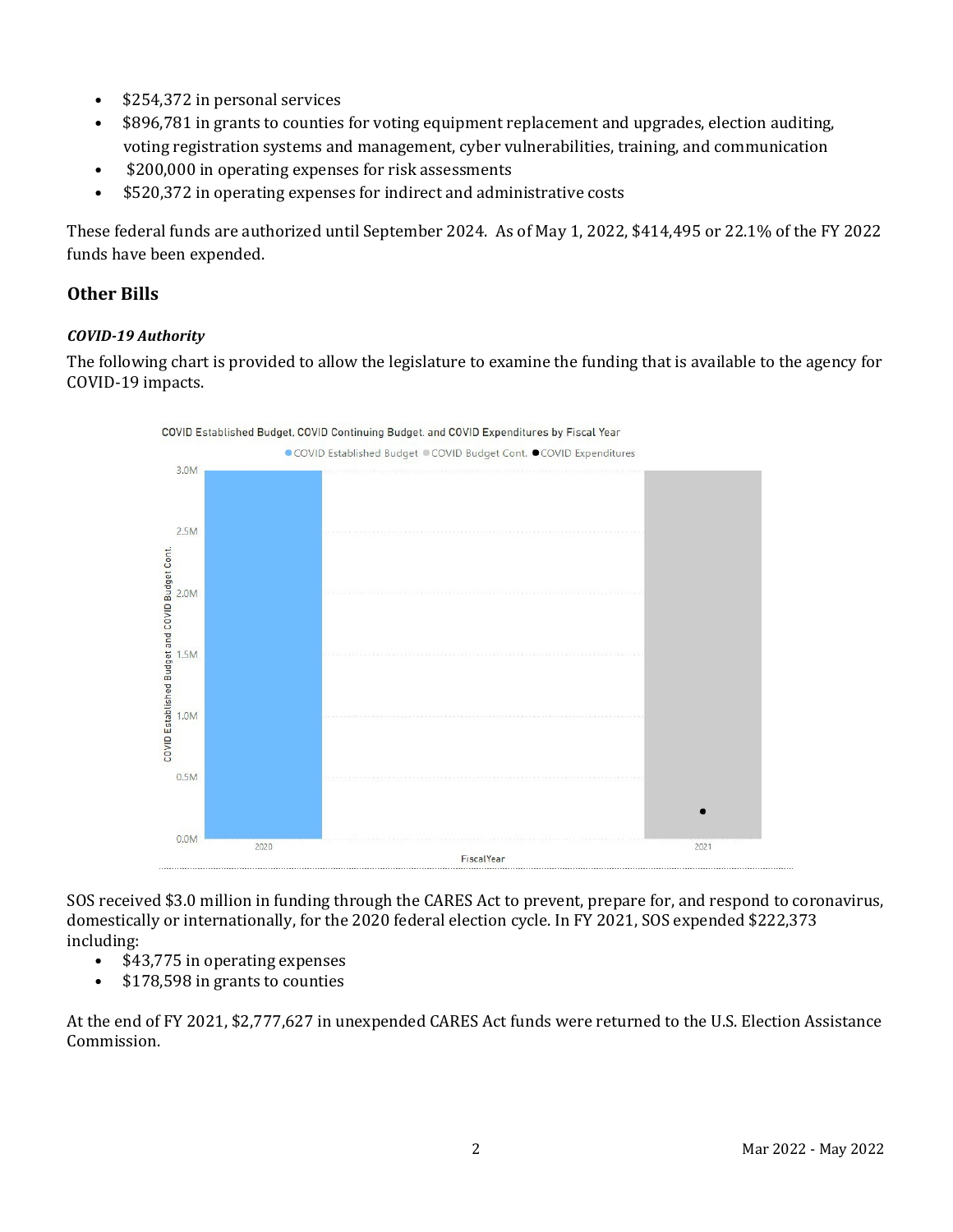### **TOTAL EXPENDITURE AUTHORITY**

The total expenditure authority for the agency is shown in the following pie chart. Total expenditure authority includes non-budgeted proprietary funding and non-budgeted expenditures such as transfers or indirect costs which are not included in the previous pie chart as the expenditures are not appropriated.



The majority of the functions of the office are funded with enterprise type proprietary funds, which are financed through fees and charges paid by public and private entities that by law either purchase services from the department or are required to submit documents or obtain registrations with the office. Unlike internal service type proprietary programs, the rates or the fees and charges are not approved by the legislature but are instead established in statute or administrative rule. Revenues are received from fees charged to:

- 1) Businesses and corporations for corporate filings, registration of assumed business names, and trademarks;
- 2) State agencies and users of Administrative Rules of Montana (ARM) for publishing and distributing the ARM and the Montana Administrative Register, and storage and management of public documents;
- 3) Candidates who file for elections; and
- 4) Montana citizens who apply to be notaries.

The Secretary of State's Office conducts its daily operations through a single program, the Business and Government Services Program. It provides the following major functions:

- Election administration
- Registration and document filing of Montana businesses
- Publication and distribution of administrative rules
- Records management of public documents generated by state and local governments
- Central services for the Secretary of State's Office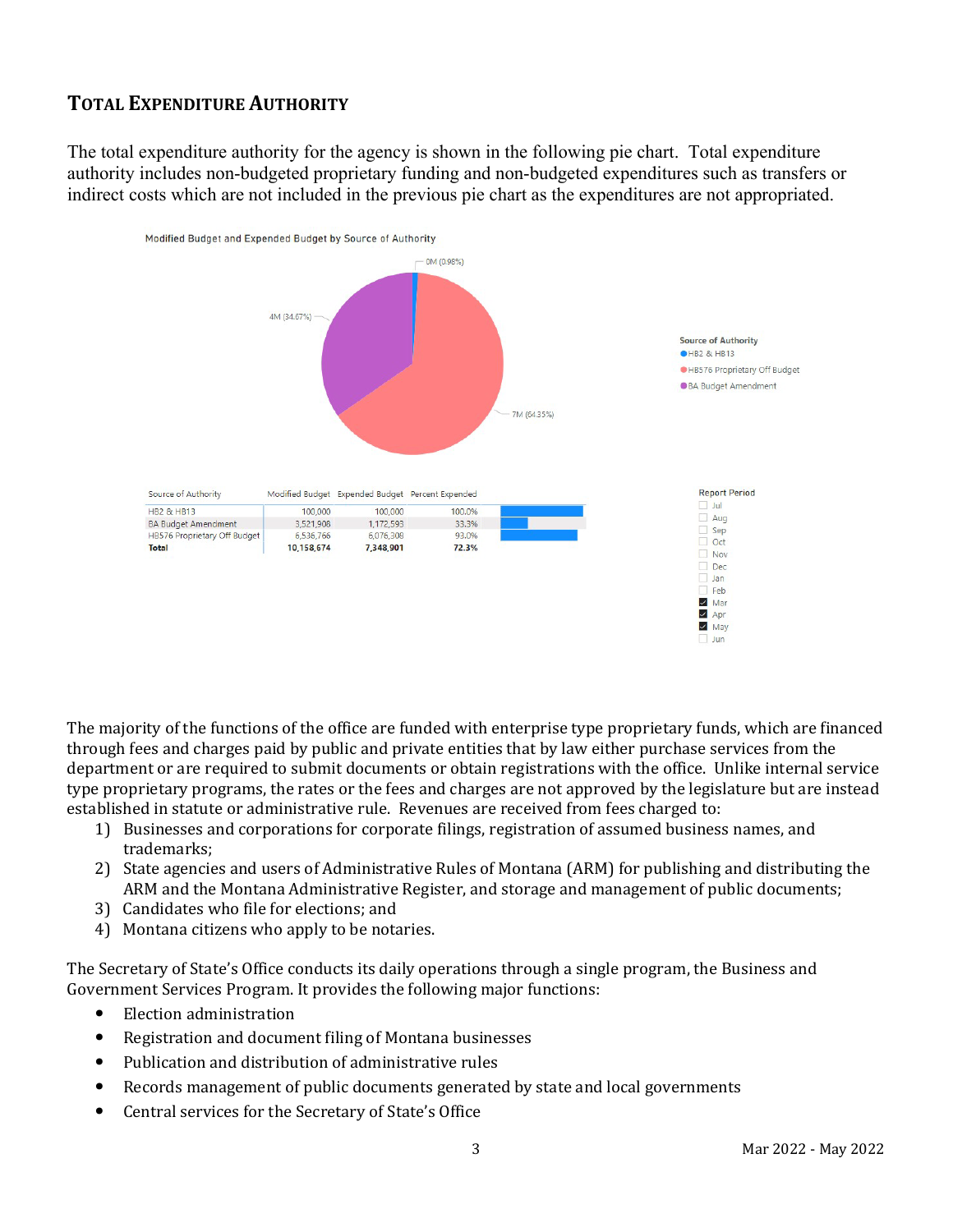The following chart shows the revenues, expenditures, and fund balance for the Secretary of State business services account as of May 31, 2022.

| Secretary of State                                     |             |  |  |  |  |
|--------------------------------------------------------|-------------|--|--|--|--|
| <b>Secretary of State Business Services</b><br>FY 2022 |             |  |  |  |  |
| Beginning Fund Balance                                 | \$7,595,518 |  |  |  |  |
| Revenue                                                |             |  |  |  |  |
| <b>Investment Earnings</b>                             | 11,156      |  |  |  |  |
| <b>Charges for Services</b>                            | 9,365,166   |  |  |  |  |
| Grants/Transfers/Misc                                  | 58,503      |  |  |  |  |
| Sale of Documents/Mdse/Prop                            | 66,492      |  |  |  |  |
| <b>Total Revenue</b>                                   | 9,501,317   |  |  |  |  |
| <b>Expenditures</b>                                    |             |  |  |  |  |
| <b>Personal Services</b>                               | 2,846,810   |  |  |  |  |
| <b>Operating Expenses*</b>                             | 4,850,458   |  |  |  |  |
| Equipment & Intangible Assets                          | 30          |  |  |  |  |
| <b>Debt Service</b>                                    |             |  |  |  |  |
| <b>Total Expenditures</b>                              | 7,697,298   |  |  |  |  |
| Adjustments                                            | O           |  |  |  |  |
| Ending Fund Balance                                    | \$9,399,537 |  |  |  |  |
| Operating expenses include \$1.1 million in            |             |  |  |  |  |
| amoritization costs                                    |             |  |  |  |  |

As shown, the fund balance in the Secretary of State's Office has increased since the beginning of the fiscal year and has been increasing for several years. The following figure shows the revenues, expenditures and fund balance for the proprietary fund between FY 2018 and FY 2022 and the percent change in revenues when compared to FY 2018. It should be noted that the financial information for FY 2022 is through May 31, 2022.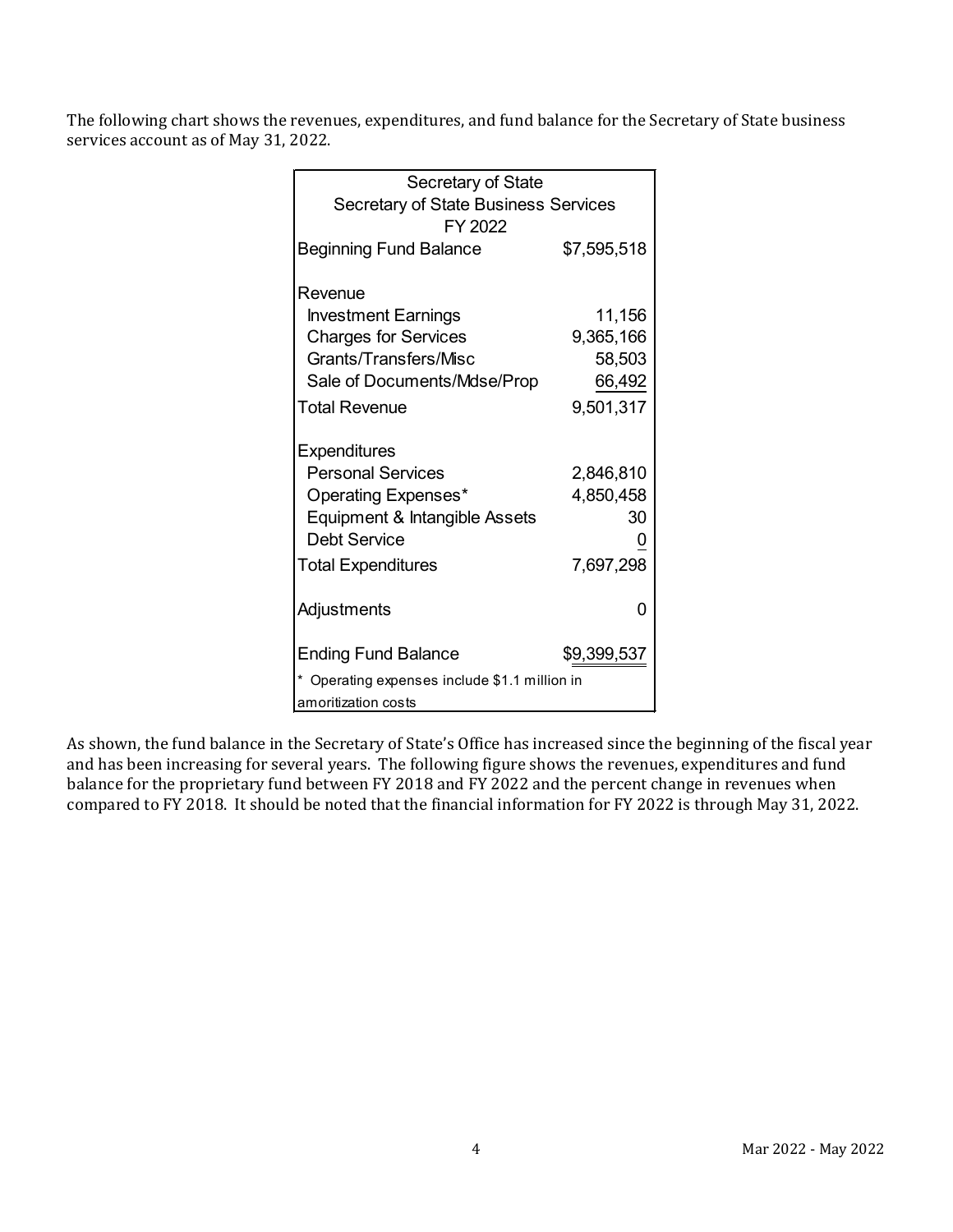| Secretary of State                   |             |             |             |             |             |  |  |
|--------------------------------------|-------------|-------------|-------------|-------------|-------------|--|--|
| Secretary of State Business Services |             |             |             |             |             |  |  |
|                                      | FY 2018     | FY 2019     | FY 2020     | FY 2021     | FY 2022     |  |  |
| <b>Beginning Fund Balance</b>        | \$643,152   | \$1,062,332 | \$2,939,337 | \$4,604,655 | \$7,595,518 |  |  |
| Revenue                              |             |             |             |             |             |  |  |
| <b>Investment Earnings</b>           | 31,028      | 77,264      | 58,631      | 8,721       | 11,156      |  |  |
| <b>Charges for Services</b>          | 6,651,318   | 7,001,795   | 6,901,036   | 9,104,731   | 9,365,166   |  |  |
| Grants/Transfers/Misc                | 73,748      | (7,082)     | 364,432     | 56,022      | 58,503      |  |  |
| Sale of Documents/Mdse/Prop          | 64,639      | 69,850      | 70,605      | 92,956      | 66,492      |  |  |
| <b>Total Revenue</b>                 | 6,820,733   | 7,141,827   | 7,394,704   | 9,262,430   | 9,501,317   |  |  |
| <b>Expenditures</b>                  |             |             |             |             |             |  |  |
| <b>Personal Services</b>             | 3,068,766   | 2,859,981   | 2,912,000   | 2,836,088   | 2,846,810   |  |  |
| <b>Operating Expenses</b>            | 2,161,815   | 2,432,996   | 2,789,981   | 3,514,918   | 4,850,458   |  |  |
| Equipment & Intangible Assets        | (6, 579)    | 6,579       | 0           | 0           | 30          |  |  |
| <b>Transfers Out</b>                 | 410,427     | 0           | 0           |             | 0           |  |  |
| Debt Service                         | 0           | O           | 165         | 432         | 0           |  |  |
| <b>Post Employment Benefits</b>      | 743,510     | 225,894     | 26,600      | (79,571)    | 0           |  |  |
| <b>Total Expenditures</b>            | 6,377,939   | 5,525,450   | 5,728,746   | 6,271,867   | 7,697,298   |  |  |
| Adjustments                          | (23, 614)   | 260,628     | (640)       | 300         | 0           |  |  |
| <b>Ending Fund Balance</b>           | \$1,062,332 | \$2,939,337 | \$4,604,655 | \$7,595,518 | \$9,399,537 |  |  |

The SOS anticipates additional funding will be needed for:

- Replacing the administrative rules system
- Implementing phase II of the Elect MT project
- Enhancing business services system
- Ongoing litigation

In addition, the SOS is currently in the process of reducing fees. On April 29, the Secretary published MAR 44-2- 257 proposing to amend rules to reduce new business filling fees by 50.0%. If adopted, SOS estimates about 35,000 small businesses would have their fees reduced with an estimated savings of over \$1.1 million. SOS estimates the new rule will be implemented July 1.

#### **Proprietary Budget**

The following chart shows the proprietary budget for the agency compared to expenditures through May 31, 2022.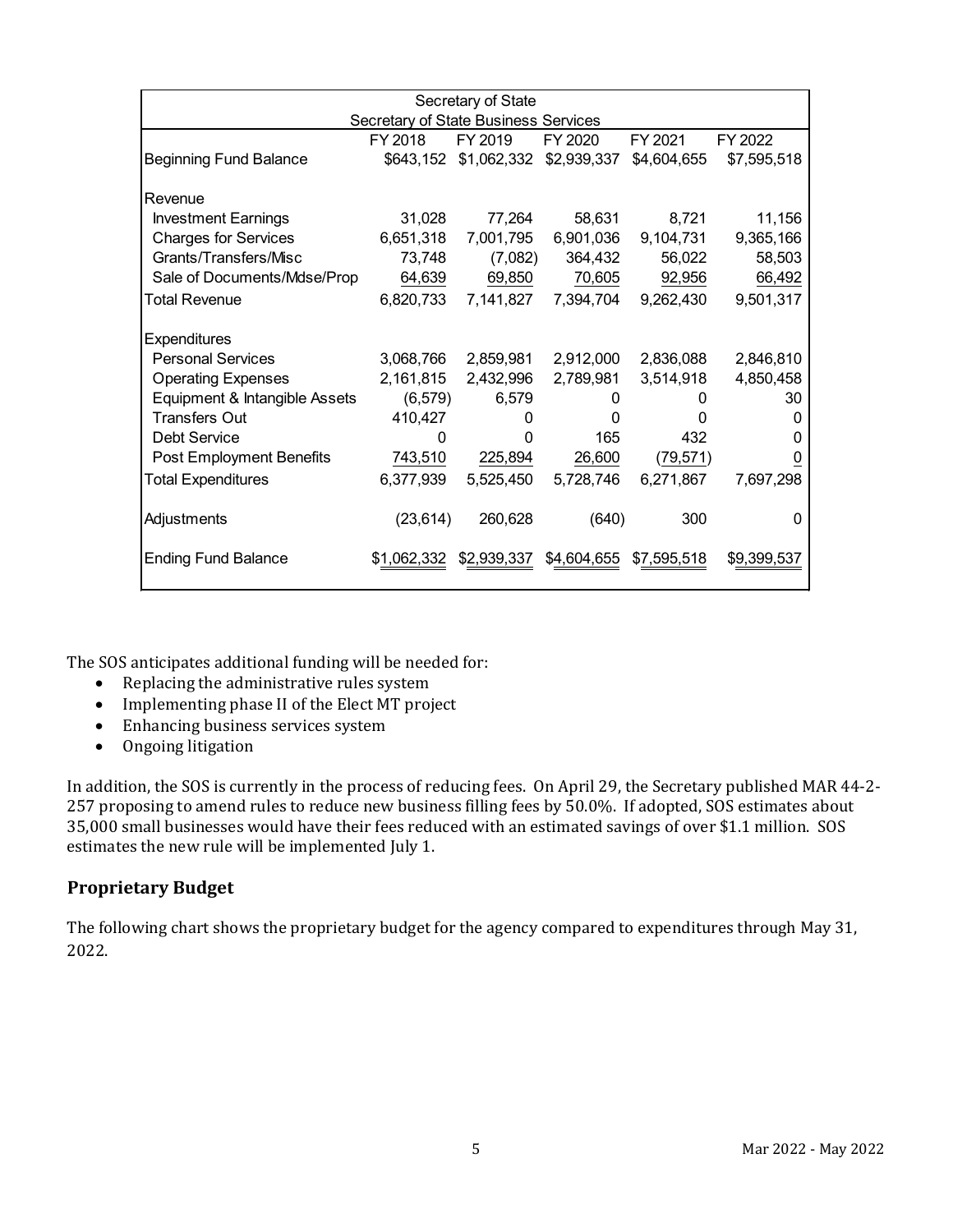| Secretary of State                                                                        |               |                         |            |  |  |  |
|-------------------------------------------------------------------------------------------|---------------|-------------------------|------------|--|--|--|
| <b>Secretary of State Business Services</b>                                               |               |                         |            |  |  |  |
| FY 2022                                                                                   |               |                         |            |  |  |  |
|                                                                                           | <b>Budget</b> | Actual*                 | % Expended |  |  |  |
| <b>Expenditures</b>                                                                       |               |                         |            |  |  |  |
| <b>Personal Services</b>                                                                  |               | \$4,361,391 \$2,851,215 | 62.5%      |  |  |  |
| <b>Operating Expenses</b>                                                                 |               | 1,955,924 3,182,543     | 157.4%     |  |  |  |
| Equipment & Intangible Assets                                                             | 57,450        | 57,442                  | 100.0%     |  |  |  |
| Transfers Out                                                                             | 160,000       |                         | 0.0%       |  |  |  |
| <b>Debt Service</b>                                                                       | 2,000         |                         | 0.0%       |  |  |  |
| <b>Total Expenditures</b>                                                                 | \$6,536,765   | \$5,862,054             | 89.7%      |  |  |  |
| * Actual Expenditures in this table reflect program year 2022 only while other figures in |               |                         |            |  |  |  |
| this section reflect program years 2021 and 2022 expenditures occuring in FY 2022         |               |                         |            |  |  |  |
| In addition, the expenditures are only budgeted expenditures, nonbudgeted                 |               |                         |            |  |  |  |
| expenditures are also reflected in the previous tables                                    |               |                         |            |  |  |  |

#### *Personal Services*

Personal services make up 66.7% of budgeted expenditures and were 65.4% expended as of May 31, 2022, which is below the level anticipated at this point in the fiscal year.

The following chart shows the filled and vacant FTE within the proprietary fund as of May 1, 2022.



As of May 1, 2022, 23.50 FTE or 43.8% of the authorized positions were vacant. Vacancies include:

- 6.00 FTE customer service assistant
- 3.00 FTE personal staff
- 2.00 FTE program supervisor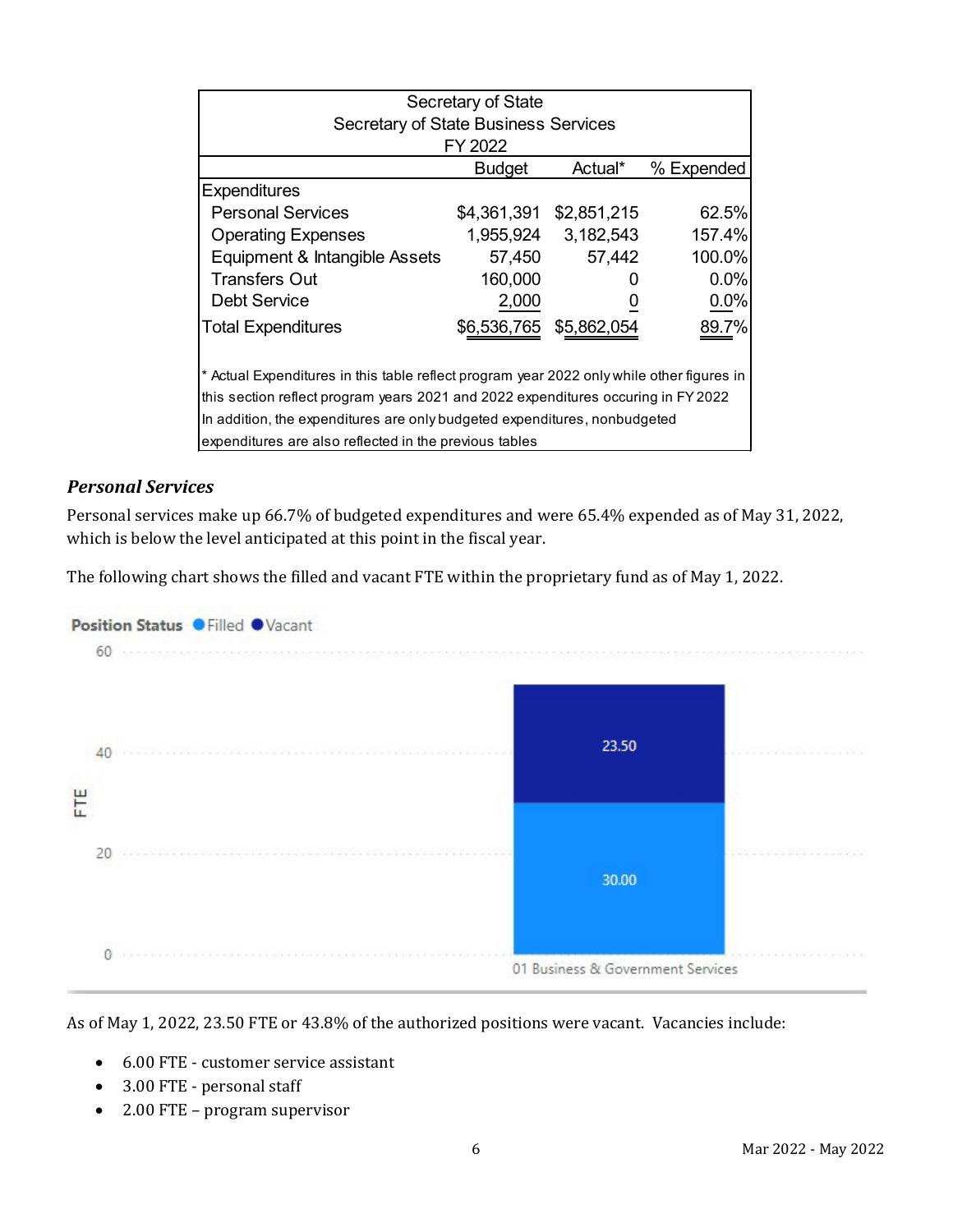- 1.50 FTE document imaging operator
- 1.00 FTE administration assistant
- 1.00 FTE administrative supervisor
- 1.00 FTE business analyst
- 1.00 FTE computer all other
- 1.00 FTE license permit technician
- 1.00 FTE program officer
- 1.00 FTE program special
- 1.00 FTE records assistant
- 1.00 FTE warehouse worker
- 0.75 FTE accounting technician
- 0.75 FTE human resource specialist
- 0.50 FTE legal secretary

According to SOS, that operation efficiencies gained throughout the organization has reduced the number of FTE needed to staff the various functions within SOS. SOS is currently working with the Office of Budget and Program Planning to reduce the number of authorized positions for the 2025 biennium.

#### *Operating Expenses*

Operating expenses are 29.9% of the budgeted expenditures and are 162.0% expended. Large expenditures include:

- \$557,548 on consulting and professional services, the majority in relation to election lawsuits
- \$404,607 on IT consulting and professional services
- \$249,587 on printing and publication graphics
- \$220,066 on e-government transaction fees. SOS absorbs the transaction fees customers incur when doing business filings
- \$502,361 on state information technology services
- \$354,013 on software maintenance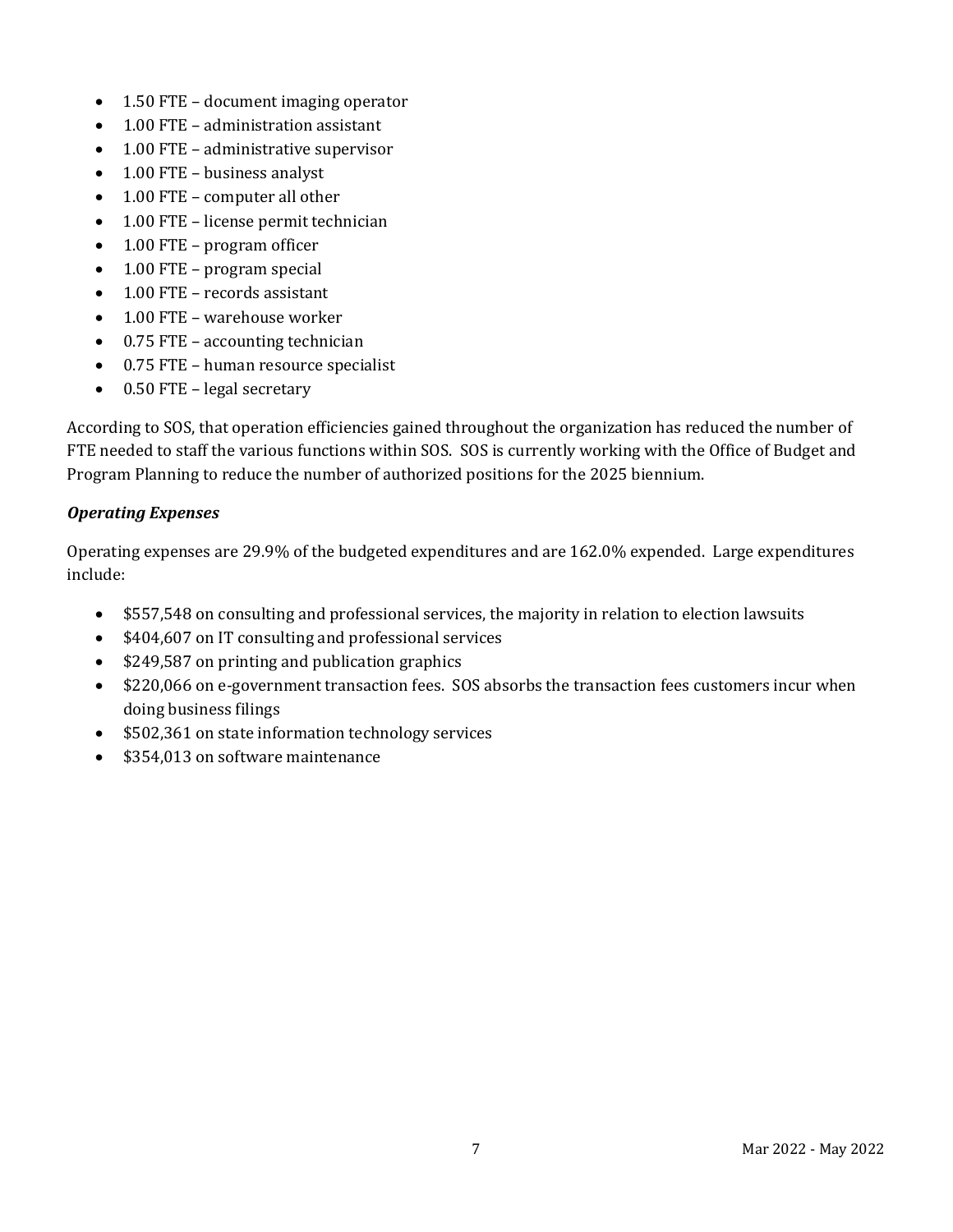# **HB 2 BUDGET MODIFICATIONS**

The following chart shows the HB 2 budget as passed by the legislature, including the pay plan, and the HB 2 modified budget from March 1, 2022 through May 31, 2022. Net modifications to the budget include operating plan changes from one expenditure account to another, program transfers, reorganizations, and agency transfers of authority. The positive modifications and negative modifications are shown by program, expenditure account, and fund type.

| <b>Agency Name</b>            | March Modified           | June Modified           | Net Modifications        |
|-------------------------------|--------------------------|-------------------------|--------------------------|
| ▲                             | <b>Budget</b>            | <b>Budget</b>           |                          |
| E Secretary of State's Office | 100,000                  | 100,000                 |                          |
| <b>Total</b>                  | 100,000                  | 100,000                 |                          |
|                               |                          |                         |                          |
|                               |                          |                         |                          |
| Acct & Lvl 1 DESC             | March Modified<br>Budget | June Modified<br>Budget | <b>Net Modifications</b> |
| □ 62000 Operating Expenses    | 100,000                  | 100,000                 |                          |
|                               | March Modified           | <b>June Modified</b>    | <b>Net Modifications</b> |
| <b>Fund Type</b>              | Budget                   | <b>Budget</b>           |                          |

As shown, the Secretary of State's Office, through May 31, 2022, has not modified its HB 2 budget.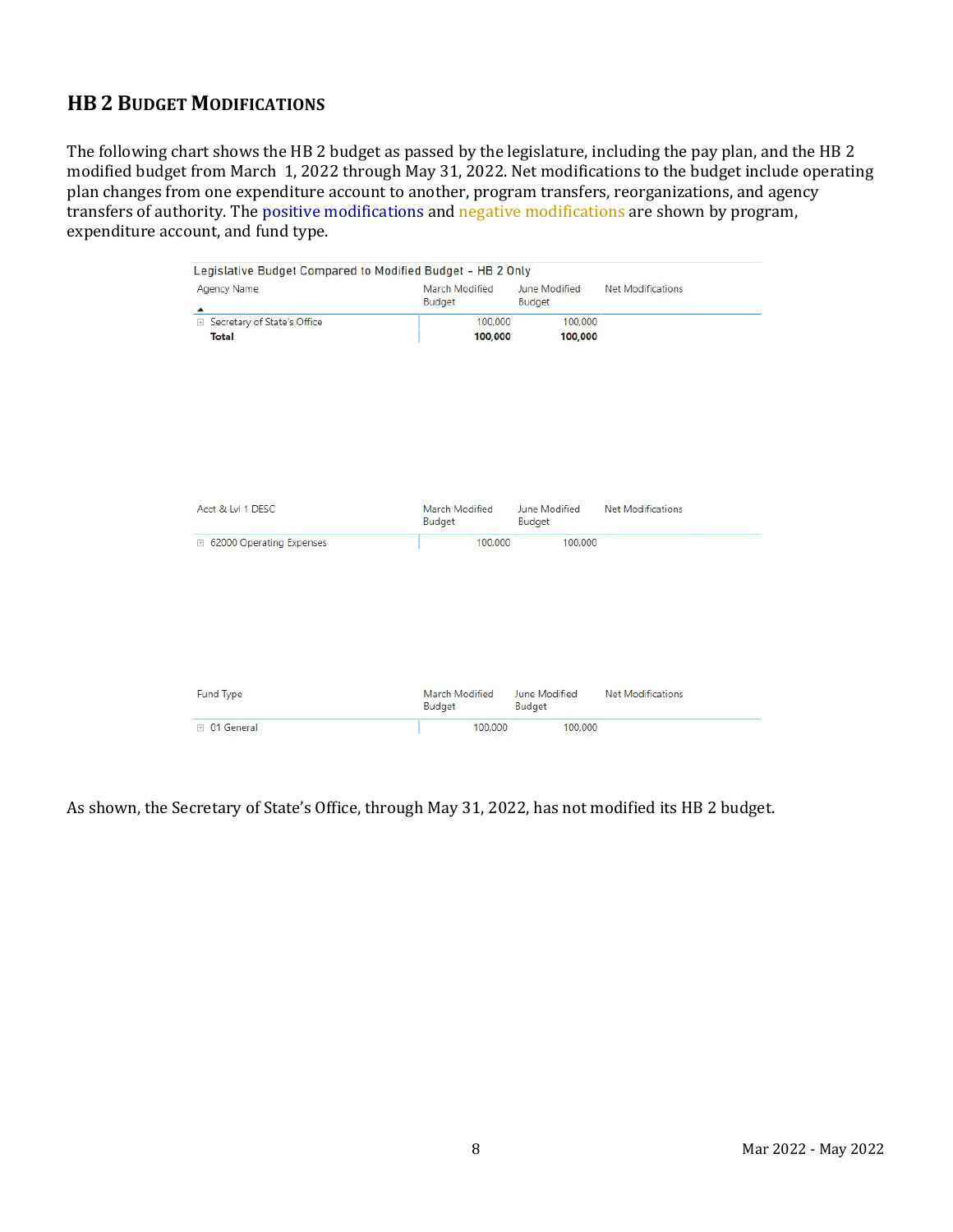# **HB 2 APPROPRIATION AUTHORITY**

The following chart shows the appropriated budget for the agency compared to expenditures through May 31, 2022.



The 2021 Legislature provided the Secretary of State with \$100,000 in general fund as a restricted, biennial, one-time-only appropriation for potential litigation related to elections. By the end of February, the Secretary of State had expended the entire appropriation for consulting and professional services associated with litigation related to elections. Given the fund balance in the proprietary fund, the Secretary of State's Office has paid ongoing litigation expenditures for the remainder FY 2022 using fund balance.